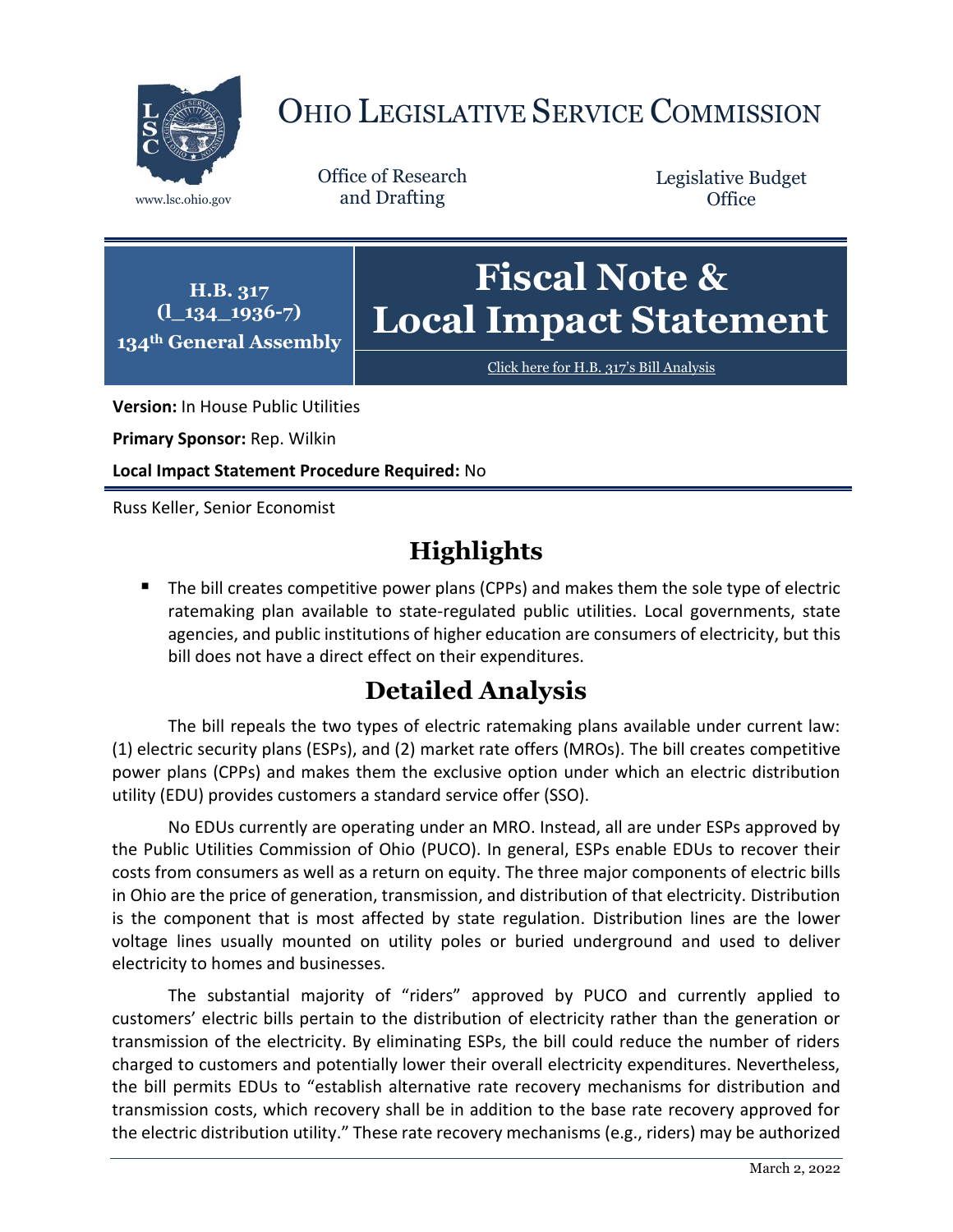for the "recovery of reasonable and prudent capital investments and related operation and maintenance expenses; carrying costs; incremental depreciation and incremental property taxes for distribution infrastructure expansion, improvement, or replacement and for any program that is legally required to comply with any commission order or rule or with any order or regulation of another governmental entity having jurisdiction over the utility." The bill also permits EDUs to authorize "economic development, job retention, or interruptible rate programs," but it imposes limits on modifying such programs currently in existence on the bill's effective date. Finally, the bill permits EDUs to recover transmission and transmission-related costs, which are principally approved by the Federal Energy Regulatory Commission (FERC), and imposed on EDUs by the regional transmission organization. Currently, EDUs levy a rider on customers' bills to recover transmission costs, albeit not necessarily the same scope of costs proposed by the bill.

Under the bill, a CPP must (1) accurately reflect the utility's cost of capital, (2) result in rates that are just and reasonable, and (3) further the policies of this state as set forth in R.C. 4928.02. The term of a CPP cannot exceed five years. The bill imposes a 3% annual cost cap for enumerated riders under the CPP. The CPP will be subject to an "excessive earnings" test, which differs from the test under current law because it codifies a definitive threshold for excessive earnings. Excessive earnings shall be measured according to whether the earned return on common equity of the utility is greater by 250 basis points or more than the return on common equity most recently authorized by PUCO.

The bill creates a provision for utility refunds, which would apply to ESPs under current law as well as the prospective CPPs. It permits utility refunds for customers during a window of time beginning with the date the Ohio Supreme Court issues a decision declaring a charge paid by customers "to be unreasonable, unlawful, or otherwise improper."

Although the bill repeals the ESP law, the bill does not terminate ESPs that are in effect on the bill's effective date. Under the bill, an EDU with an existing ESP either:

- 1. Must continue the plan until the plan's termination date, if the ESP has a specified termination date; or
- 2. May continue the plan until not later than January 1, 2024, if the ESP does not have a specified termination date. $1$

The bill continues the current practice of requiring the electric supply for Percentage of Income Payment Plan (PIPP) customers to be competitively bid. However, the bill ends the practice by which the PIPP customers' load is separately auctioned from the EDU's SSO load.

### **Background**

Under current law, R.C. 4928.141 provides that an EDU must provide consumers within its certified territory an SSO of all competitive retail electric services necessary to maintain essential electric services to customers, including a firm supply of electric generation services. The SSO may be either an MRO in accordance with R.C. 4928.142 or an ESP in accordance with R.C. 4928.143.

 $\overline{a}$ 

 $<sup>1</sup>$  As of this writing, the provision applies to AES Ohio (formerly the Dayton Power and Light Company).</sup>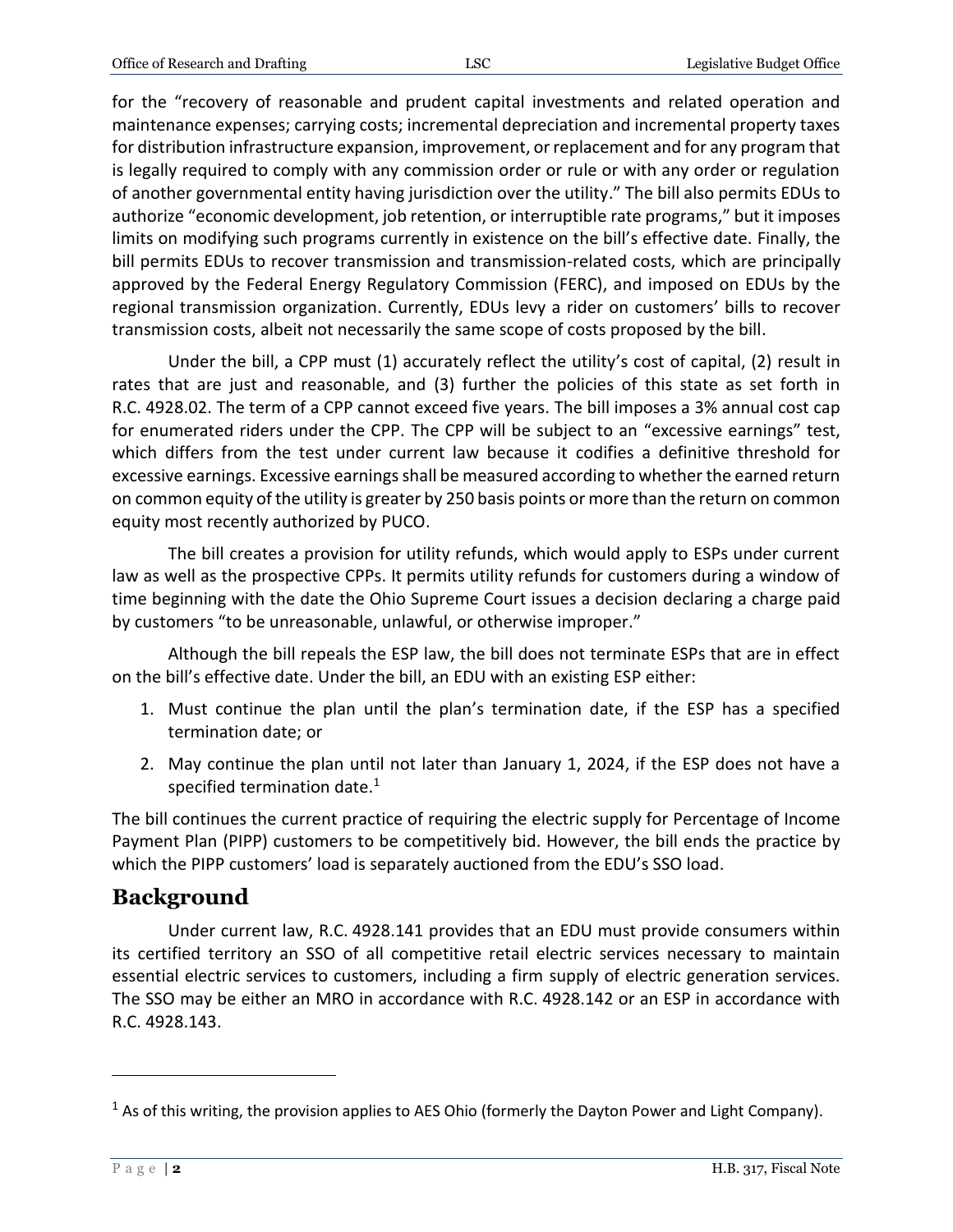If an EDU applies for an ESP, current law<sup>2</sup> requires PUCO to determine whether the ESP, including its pricing and all other terms and conditions, including deferrals and future recovery of the same, is more favorable in the aggregate as compared to the expected results that would otherwise apply for an MRO under R.C. 4928.142. The Supreme Court of Ohio has determined that R.C 4928.143(C)(1) does not bind PUCO to a strict price comparison, but rather instructs the Commission to consider pricing, as well as all other terms and conditions. Therefore, PUCO must ensure that the ESP as a total package is considered, including both a quantitative and qualitative analysis. Many distribution riders are also recoverable under an MRO. However, some riders in an ESP do not offer clear quantitative advantages to customers.

In the past, PUCO approved riders with various types of intended qualitative benefits, such as (1) rate stability for customers, (2) enabling EDUs to proactively improve reliability by improving distribution infrastructure, (3) provisions for economic development, and (4) low-income assistance. The bill authorizes distribution riders for a number of purposes, so it is unclear how many of the existing distribution riders would be prohibited under a CPP.

### **Cost of generation and transmission largely independent of PUCO**

Generation prices in ESPs for every EDU are set through a competitive bidding process (CBP). In recent years, PUCO has declared that generation rates under a CBP are equivalent to those under an MRO. The bill requires the CBP to be used for future CPPs. The table below shows the generation prices applicable to the most recent seven-year period. Separately, statistics from the U.S. Energy Information Administration show that the average retail price of electricity in Ohio declined by 3.9% from the third quarter of 2016 to the second quarter of 2021. This decrease in the average retail price is notably smaller than the decreases in generation prices shown in the table. Potentially, the bill could yield higher customer savings if it resulted in retail electric rates more closely mirroring the cost of generation.

| Average Price per MWh of SSO Load Through EDUs' Respective SSO Auctions |                 |                                                       |                            |                             |
|-------------------------------------------------------------------------|-----------------|-------------------------------------------------------|----------------------------|-----------------------------|
| 12-month<br><b>Delivery Period</b><br><b>Ending</b>                     | <b>AEP Ohio</b> | <b>AES Ohio</b><br>(formerly Dayton<br>Power & Light) | <b>Duke Energy</b><br>Ohio | FirstEnergy's<br>three EDUs |
| May 31, 2017                                                            | \$52.37         | \$56.57                                               | \$55.21                    | \$50.05                     |
| May 31, 2018                                                            | \$51.14         | \$50.33                                               | \$52.78                    | \$50.62                     |
| May 31, 2019                                                            | \$49.35         | \$49.07                                               | \$50.31                    | \$49.15                     |
| May 31, 2020                                                            | \$47.38         | \$47.30                                               | \$48.85                    | \$47.98                     |
| May 31, 2021                                                            | \$42.17         | \$42.70                                               | \$46.57                    | \$44.09                     |
| May 31, 2022                                                            | \$44.79         | \$44.77                                               | \$45.45                    | \$46.46                     |

Note: Tranche-weighted average price of winning bids for all 100 tranches applicable to a given delivery year. Sources: LBO tabulation of auction results from the following websites:

AEP Ohio[, http://aepohiocbp.com/index.cfm?s=background&p=previousResults](http://aepohiocbp.com/index.cfm?s=background&p=previousResults)

AES Ohio[, https://www.aes-ohioauction.com/Results.aspx](https://www.aes-ohioauction.com/Results.aspx)

Duke Energy Ohio[, https://www.duke-energyohiocbp.com/Results.aspx](https://www.duke-energyohiocbp.com/Results.aspx)

FirstEnergy's EDUs[, https://www.firstenergycbp.com/Results.aspx](https://www.firstenergycbp.com/Results.aspx)

#### $2$  R.C. 4928.143(C)(1).

 $\overline{a}$